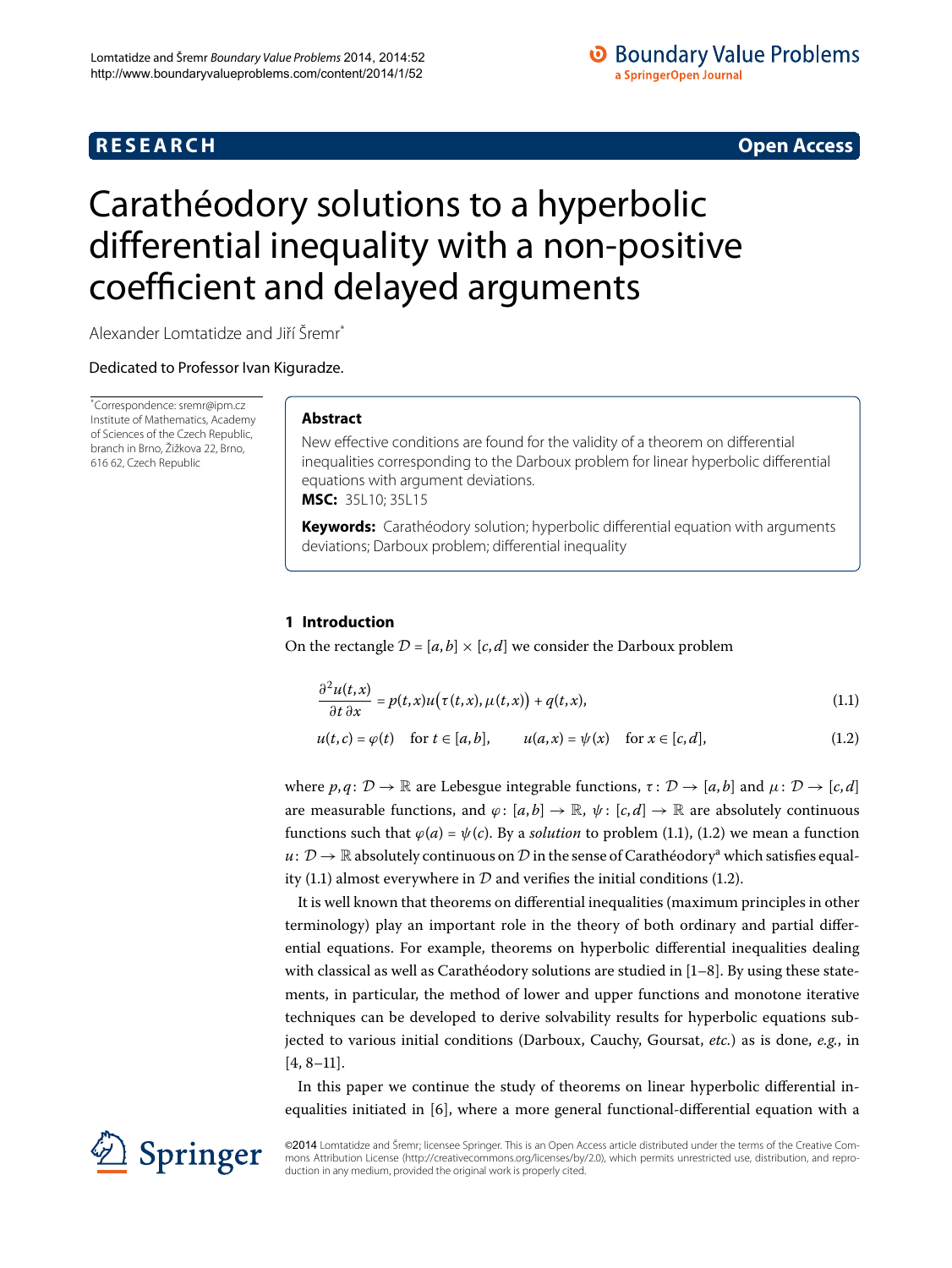<span id="page-1-2"></span>linear operator  $\ell: C(\mathcal{D}; \mathbb{R}) \to L(\mathcal{D}; \mathbb{R})$  on the right-hand side is investigated and (1[.](#page-0-1)1) is considered as a particular case of it.

We have introduced the following definition in  $[6]$  $[6]$ .

**Definition 1.1** Let  $p: \mathcal{D} \to \mathbb{R}$  be a Lebesgue integrable function and  $\tau: \mathcal{D} \to [a, b]$ ,  $\mu: \mathcal{D} \rightarrow [c, d]$  be measurable functions. We say that the principle on differential inequalities (maximum principle) holds for (1.1) and we write  $(p, \tau, \mu) \in S_{ac}(\mathcal{D})$  if for any function  $u: \mathcal{D} \to \mathbb{R}$  $u: \mathcal{D} \to \mathbb{R}$  $u: \mathcal{D} \to \mathbb{R}$  absolutely continuous on  $\mathcal D$  in the sense of Carathéodory<sup>b</sup> satisfying the inequalities

<span id="page-1-0"></span>
$$
\frac{\partial^2 u(t, x)}{\partial t \partial x} \ge p(t, x)u(\tau(t, x), \mu(t, x)) \quad \text{for a.e. } (t, x) \in \mathcal{D},
$$
  

$$
\frac{\partial u(t, c)}{\partial t} \ge 0 \quad \text{for a.e. } t \in [a, b], \qquad \frac{\partial u(a, x)}{\partial x} \ge 0 \quad \text{for a.e. } x \in [c, d],
$$
  

$$
u(a, c) \ge 0,
$$

the relation

$$
u(t,x) \ge 0 \quad \text{for } (t,x) \in \mathcal{D} \tag{1.3}
$$

holds.

It is also mentioned in [6] that under the assumption  $(p, \tau, \mu) \in S_{ac}(\mathcal{D})$ , problem (1.1),  $(1.2)$  $(1.2)$  $(1.2)$  has a unique (Carathéodory) solution and this solution satisfies  $(1.3)$  provided

<span id="page-1-1"></span>
$$
q(t,x) \ge 0 \quad \text{for a.e. } (t,x) \in \mathcal{D}, \qquad \varphi(a) = \psi(c) \ge 0,
$$
  

$$
\varphi'(t) \ge 0 \quad \text{for a.e. } t \in [a,b], \qquad \psi'(x) \ge 0 \quad \text{for a.e. } x \in [c,d].
$$

Moreover, some efficient conditions are given in  $[6]$  $[6]$  for the validity of the inclusion  $(p, \tau, \mu) \in S_{ac}(\mathcal{D})$  in the case, where

<span id="page-1-3"></span>
$$
p(t,x) \ge 0 \quad \text{for a.e. } (t,x) \in \mathcal{D}.\tag{1.4}
$$

From those results it follows that, in the case  $(1.4)$  $(1.4)$  $(1.4)$ , the hyperbolic equation  $(1.1)$  is similar in a certain sense to first-order ordinary differential equations, which is already noted in the book of Walter  $[2]$  $[2]$ [.](#page-1-2) It is worth mentioning here that Definition 1.1 is in compliance with the formulation of a theorem on differential inequalities given in  $[5,$  $[5,$  Theorem 1], where the case  $(1.4)$  $(1.4)$  $(1.4)$  is also considered.

On the other hand, if

<span id="page-1-4"></span>
$$
p(t,x) \le 0 \quad \text{for a.e. } (t,x) \in \mathcal{D},\tag{1.5}
$$

then the explanation of Walter that hyperbolic equations are 'similar' to first-order ordinary differential equations does not hold because even for  $(1.1)$  $(1.1)$  $(1.1)$  with

$$
\tau(t,x) := t, \qquad \mu(t,x) := x \quad \text{for } (t,x) \in \mathcal{D}, \tag{1.6}
$$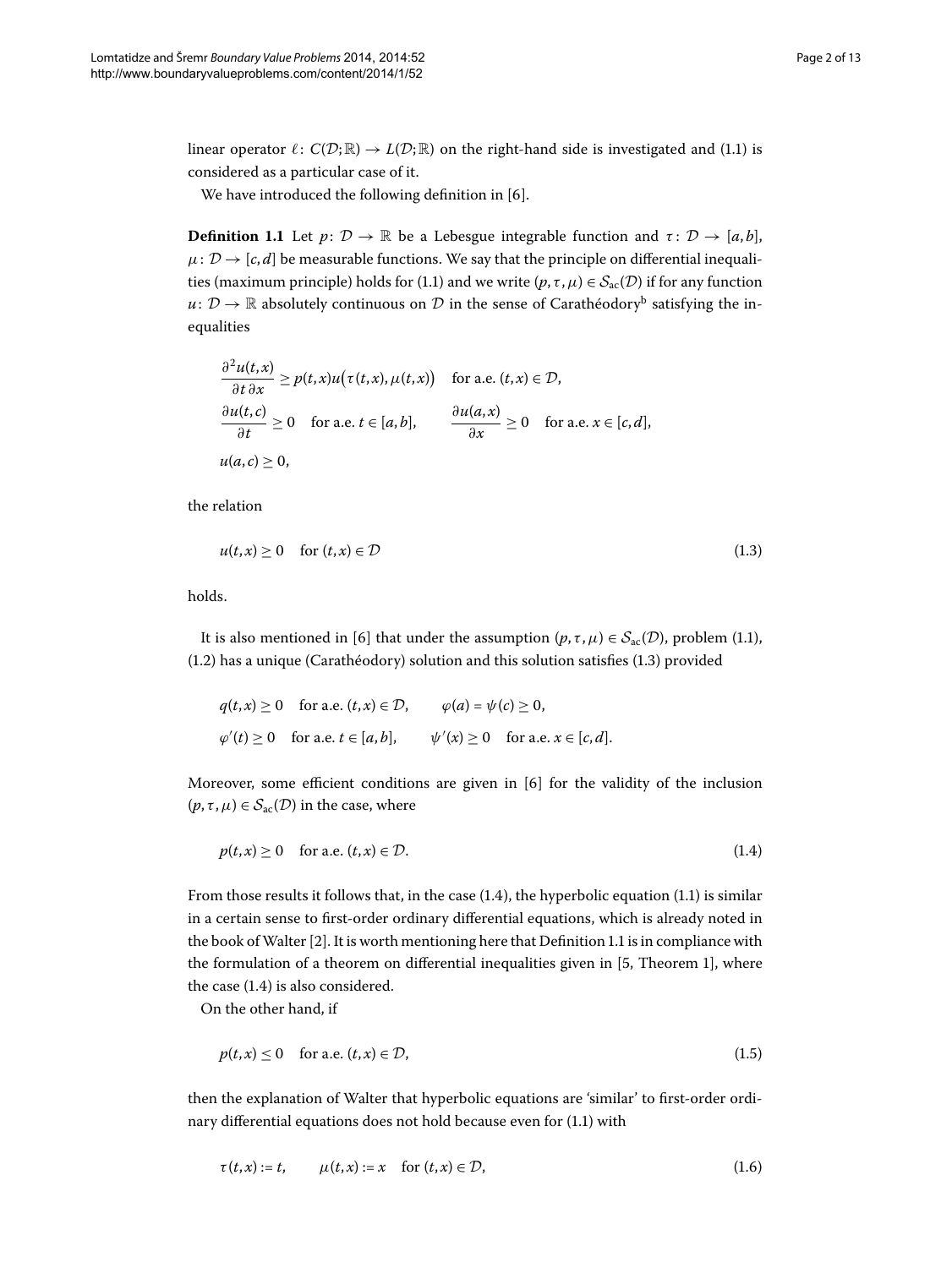oscillatory solutions may occur. In this case, the properties of hyperbolic equation (1.1) are 'closer' to properties of ordinary differential equations of the second order. In  $[6]$ , we got a general sufficient condition for the validity of the inclusion  $(p, \tau, \mu) \in S_{ac}(\mathcal{D})$  in the case  $(1.5)$  $(1.5)$  $(1.5)$  under the assumption that  $(1.1)$  is delayed in both arguments, *i.e.*, if the inequalities

<span id="page-2-1"></span><span id="page-2-0"></span>
$$
|p(t,x)|(\tau(t,x)-t) \le 0, \qquad |p(t,x)|(\mu(t,x)-x) \le 0 \quad \text{for a.e. } (t,x) \in \mathcal{D}
$$
 (1.7)

hold (see Lemma 3[.](#page-6-0)3 below). Using that general result, we have also proved in  $[6]$  that if *p*, *μ*, and *τ* satisfy conditions (1[.](#page-2-0)5) and (1.7), then  $(p, \tau, \mu) \in S_{ac}(\mathcal{D})$  provided

<span id="page-2-2"></span>
$$
\iint_{\mathcal{D}} |p(t,x)| dt dx \le 1.
$$
\n(1.8)

Note that assumption  $(1.7)$  $(1.7)$  $(1.7)$  is not restrictive in the case  $(1.5)$  because it is necessary, as is shown in  $[12]$  $[12]$ . Moreover, inequality  $(1.8)$  cannot, in general, be improved (see  $[6, Ex$ ample  $6.2$ ]). However, it does not mean that inequality  $(1.8)$  is necessary and cannot be weakened in particular cases. In this paper, we give efficient criteria for the validity of the inclusion  $(p, \tau, \mu) \in S_{ac}(\mathcal{D})$  in the case when (1.5) holds optimally for equations which are 'close' to the equation without argument deviations,

$$
\frac{\partial^2 u(t,x)}{\partial t \partial x} = p(t,x)u(t,x) + q(t,x).
$$
\n(1.9)

<span id="page-2-4"></span>It is well known that, without any additional assumptions, the Darboux problem  $(1.9)$  $(1.9)$  $(1.9)$ ,  $(1.2)$ has a unique (Carathéodory) solution *u* (see [13[,](#page-11-11) Existensatz,  $\alpha(y) = 0$ ] and [14, Remarks (b), (c)]) and this solution admits the integral representation

<span id="page-2-3"></span>
$$
u(t,x) = Z(t, x, a, c)\varphi(a)
$$
  
+ 
$$
\int_{a}^{t} Z(t, x, s, c)\varphi'(s) ds + \int_{c}^{x} Z(t, x, a, \eta)\psi'(\eta) d\eta
$$
  
+ 
$$
\int_{a}^{t} \int_{c}^{x} Z(t, x, s, \eta)q(s, \eta) d\eta ds \quad \text{for } (t, x) \in \mathcal{D}
$$
 (1.10)

(see [15[,](#page-11-13) Theorem 8.1] and [16, Section 3.4] for continuous  $p, q$ ), where *Z* are the Riemann functions of the homogeneous equation

$$
\frac{\partial^2 u(t,x)}{\partial t \partial x} = p(t,x)u(t,x). \tag{1.11}
$$

Recall that, for any  $(t_0, x_0) \in \mathcal{D}$ , the Riemann function  $Z(t_0, x_0, \cdot, \cdot)$  is defined as a solution to  $(1.11)$  satisfying the initial conditions

$$
u(t,x_0) = 1
$$
 for  $t \in [a, b]$ ,  $u(t_0,x) = 1$  for  $x \in [c, d]$ .

Therefore, it follows from equality  $(1.10)$  $(1.10)$  $(1.10)$  and Definition 1.1 that a theorem on differential inequalities holds for  $(1.9)$  if and only if

$$
Z(t, x, s, \eta) \ge 0 \quad \text{for } a \le s \le t \le b, c \le \eta \le x \le d. \tag{1.12}
$$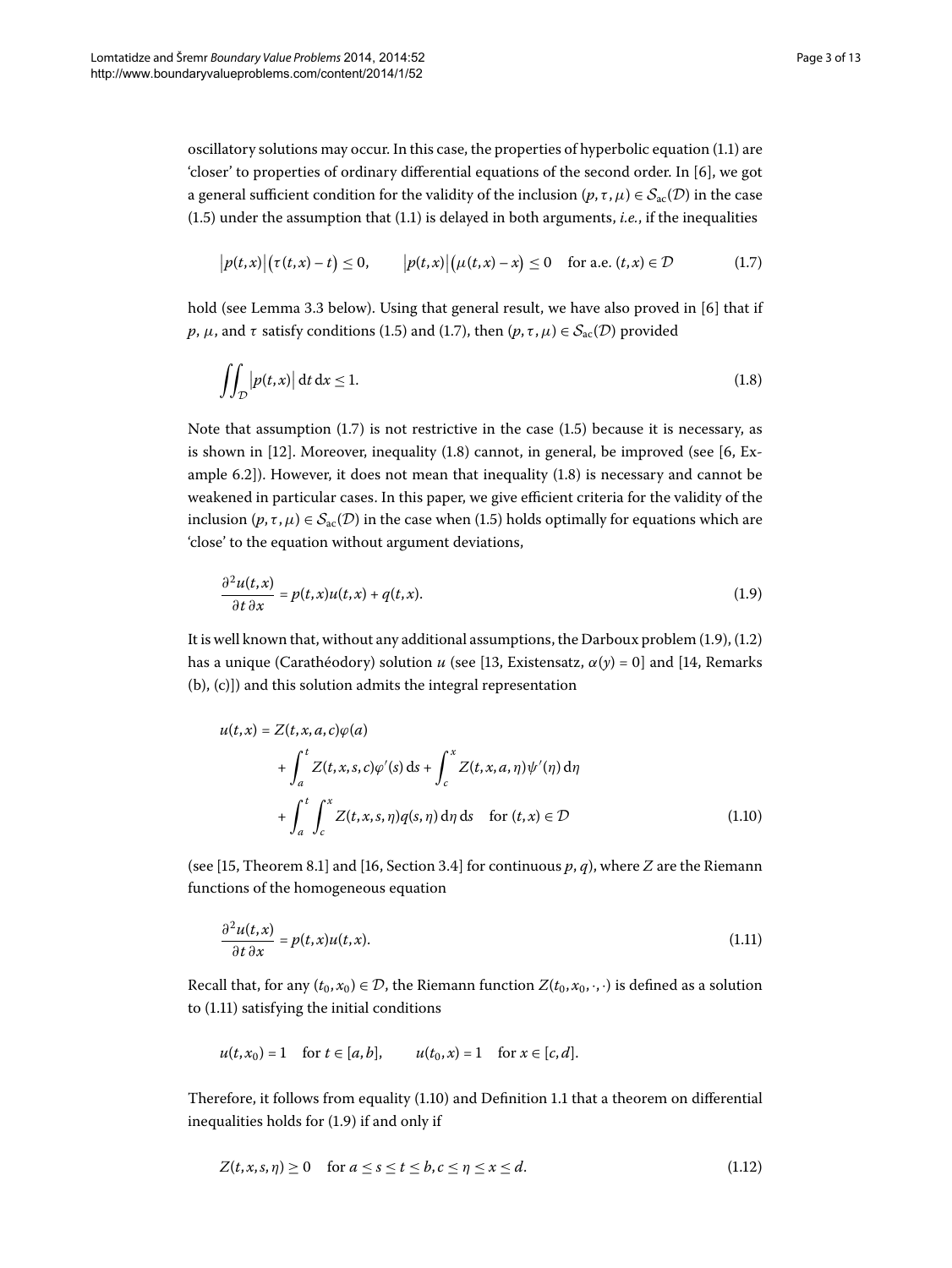<span id="page-3-7"></span>Unfortunately, the Riemann functions can be explicitly written only in some simple cases. In particular, for  $(1.9)$  $(1.9)$  $(1.9)$  with a constant non-positive coefficient  $p$  the following proposition holds (see[,](#page-11-12) *e.g.*, [\[](#page-11-13)16, Section 3.4] or [15, Example 8.1]).

**Proposition 1.1** Let  $k \leq 0$ , the functions  $\tau$ ,  $\mu$  be defined by relations (1.6), and

<span id="page-3-6"></span><span id="page-3-3"></span>
$$
p(t,x) := k \quad \text{for } (t,x) \in \mathcal{D}.\tag{1.13}
$$

*Then*  $(p, \tau, \mu) \in S_{\text{ac}}(\mathcal{D})$  *if and only if* 

$$
|k| \le \frac{j_0^2}{4(b-a)(d-c)},\tag{1.14}
$$

<span id="page-3-0"></span>*where j<sub>0</sub> denotes the first positive zero of the Bessel function J<sub>0</sub>.* 

In Section 2[,](#page-3-0) we consider the case  $(1.5)$  and we present new effective conditions for the validity of the inclusion  $(p, \tau, \mu) \in S_{ac}(\mathcal{D})$  that are proved later in Section 3 by comparing (1[.](#page-0-1)1) with a linear hyperbolic equation without argument deviations.

### **2 Main results**

<span id="page-3-1"></span>For any  $v > -1$ , let  $J_v$  denote the Bessel function of the first kind and order  $v$  and let  $j_v$  be the first positive zero of the function  $J_{\nu}$ . Moreover, we put

<span id="page-3-9"></span><span id="page-3-2"></span>
$$
E_{\nu}(s) := \begin{cases} s^{-\nu} J_{\nu}(s) & \text{for } s > 0, \\ 2^{-\nu} \frac{1}{\Gamma(1+\nu)} & \text{for } s = 0, \end{cases}
$$
 (2.1)

where  $\Gamma$  is the standard gamma function.

**Theorem 2.1** Let  $p: \mathcal{D} \to \mathbb{R}$  be a Lebesgue integrable function and  $\tau: \mathcal{D} \to [a, b], \mu: \mathcal{D} \to$  $[c, d]$  *be measurable functions satisfying conditions* (1.5) *and* (1.7). *Moreover, let there exist numbers*  $\lambda \in ]0,1]$ ,  $\alpha \in [0,1]$ , and  $\beta \in [0,\alpha]$  *such that the inequalities* 

<span id="page-3-4"></span>
$$
\left[ (t-a)(x-c) \right]^{1-\lambda} |p(t,x)| \leq \frac{\lambda^2}{4} \frac{j_{-\alpha}^2}{[(b-a)(d-c)]^{\lambda}}, \tag{2.2}
$$

<span id="page-3-5"></span>
$$
\begin{split} \left[ (t-a)(x-c) \right]^{1-\lambda} & \left( E_{-\alpha} \left( z \big( \tau(t,x),x \big) \right) - E_{-\alpha} \big( z(t,x) \big) \right) \left| p(t,x) \right| \\ &\leq \frac{\lambda^2 \beta}{2} \frac{j^2_{-\alpha}}{\left[ (b-a)(d-c) \right]^{\lambda}} E_{1-\alpha} \big( z(t,x) \big), \end{split} \tag{2.3}
$$

<span id="page-3-8"></span>
$$
\begin{aligned} \left[ (t-a)(x-c) \right]^{1-\lambda} & \left( E_{-\alpha} \left( z(t,\mu(t,x)) \right) - E_{-\alpha} \left( z(t,x) \right) \right) \left| p(t,x) \right| \\ &\leq \frac{\lambda^2 (\alpha - \beta)}{2} \frac{j_{-\alpha}^2}{\left[ (b-a)(d-c) \right]^{\lambda}} E_{1-\alpha} \left( z(t,x) \right) \end{aligned} \tag{2.4}
$$

*are fulfilled a*.*e*. *on* D, *where*

$$
z(t,x) := j_{-\alpha} \left[ \frac{(t-a)(x-c)}{(b-a)(d-c)} \right]^{\frac{\lambda}{2}} \quad \text{for } (t,x) \in \mathcal{D}.
$$

*Then the theorem on differential inequalities holds for* (1.1), *i.e.*,  $(p, \tau, \mu) \in S_{\text{ac}}(\mathcal{D})$ .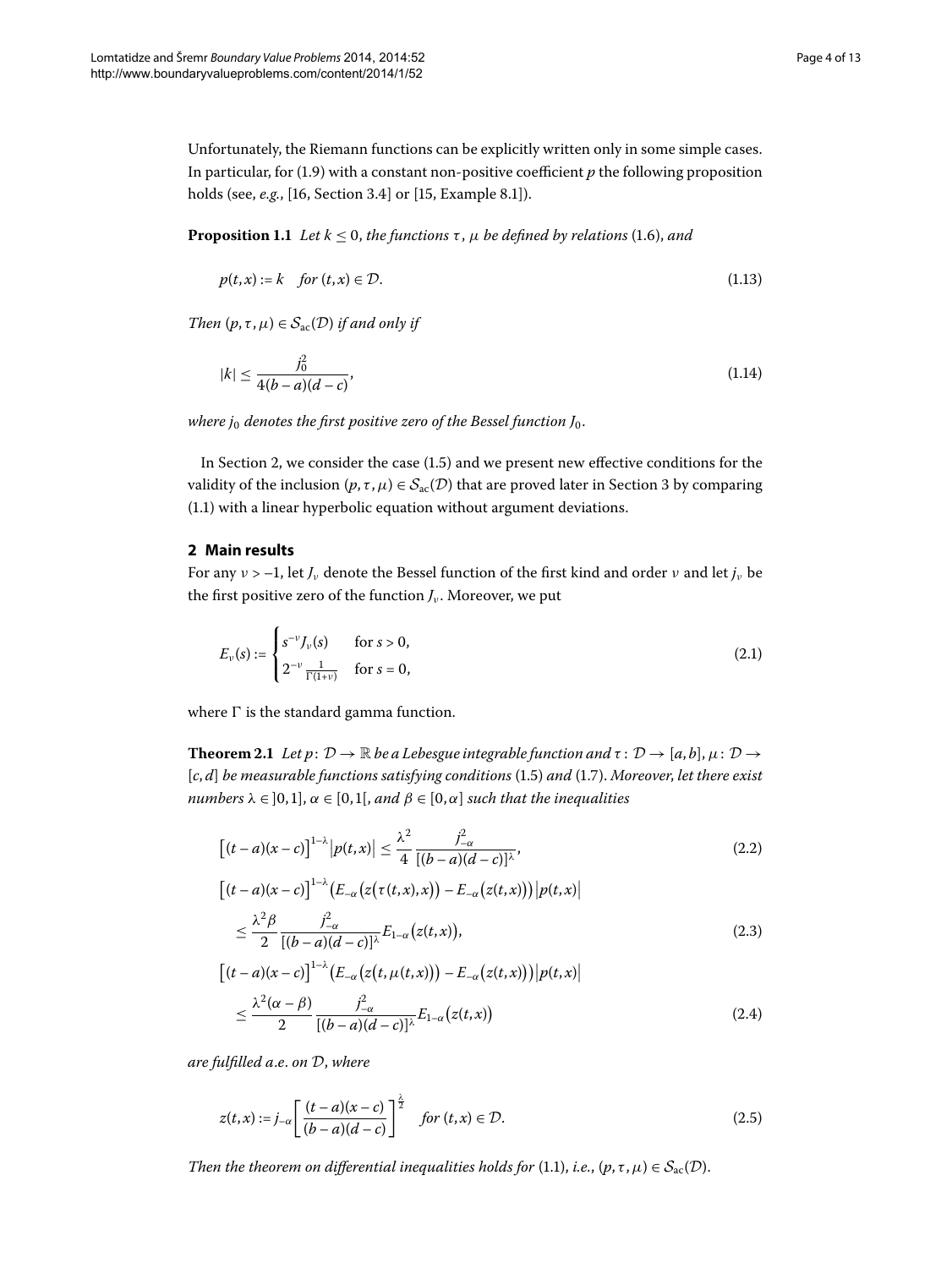**Remark 2[.](#page-3-1)1** As we have mentioned above, assumption (1.7) in Theorem 2.1 is necessary for the validity of the inclusion  $(p, \tau, \mu) \in S_{ac}(\mathcal{D})$  in the case where inequality (1[.](#page-1-3)5) holds  $(see [12]).$  $(see [12]).$  $(see [12]).$ 

**Remark 2[.](#page-3-1)2** Theorem 2.1 cannot be improved in the sense that assumption (2.2) cannot be, in general, replaced by the assumption

$$
\left[ (t-a)(x-c) \right]^{1-\lambda} \left| p(t,x) \right| \leq \frac{(1+\varepsilon)\lambda^2}{4} \frac{j_{-\alpha}^2}{[(b-a)(d-c)]^{\lambda}},
$$

no matter how small  $ε > 0$  is. Indeed, if *p*, *τ*, and *μ* are defined by (1.6) and (1.13) with *k*  $\leq$  0, then assumptions (2[.](#page-3-1)3) and (2.4) of Theorem 2.1 hold with  $\alpha$  =  $\beta$  = 0,  $\lambda$  = 1, and inequality  $(2.2)$  $(2.2)$  $(2.2)$  takes the form  $(1.14)$ , which is, in this case, necessary for the validity of the inclusion  $(p, \tau, \mu) \in S_{ac}(\mathcal{D})$  as is stated in Proposition 1.1.

<span id="page-4-0"></span>**Remark 2.3** Observe that if  $\tau(t, x) = t$  for a.e.  $(t, x) \in \mathcal{D}$  then the left-hand side of inequal-ity (2[.](#page-3-1)3) is equal to zero. Therefore, assumption (2.3) of Theorem 2.1 says how 'close'  $\tau(t, x)$ must be to *t*, and this 'closeness' is understood through the composition of the functions *E*<sub> $-\alpha$ </sub> and *z*. Similarly, 'closeness' of  $\mu(t, x)$  to *x* is required in assumption (2.4).

The meaning of assumptions  $(2.3)$  $(2.3)$  $(2.3)$  and  $(2.4)$  of Theorem 2.1 is more transparent in the following two corollaries.

**Corollary 2.1** Let  $p: \mathcal{D} \to \mathbb{R}$  be a Lebesgue integrable function and  $\tau: \mathcal{D} \to [a, b],$  $\mu$ :  $D \rightarrow [c, d]$  *be measurable functions satisfying conditions* (1.5) *and* (1.7). *Moreover, let there exist numbers*  $\lambda \in [0,1]$ ,  $\alpha \in [0,1]$ , and  $\beta \in [0,\alpha]$  *such that inequalities* (2.2),

<span id="page-4-3"></span><span id="page-4-2"></span><span id="page-4-1"></span>
$$
(t-a)^{1-\frac{\lambda}{2}}(x-c)\big((t-a)^{\frac{\lambda}{2}}-\big(\tau(t,x)-a\big)^{\frac{\lambda}{2}}\big)\big|p(t,x)\big| \leq \frac{\lambda^2\beta}{2}j_{-\alpha}^*,
$$
\n(2.6)

$$
(t-a)(x-c)^{1-\frac{\lambda}{2}}\left((x-c)^{\frac{\lambda}{2}}-(\mu(t,x)-c)^{\frac{\lambda}{2}}\right)|p(t,x)| \leq \frac{\lambda^2(\alpha-\beta)}{2}j_{-\alpha}^* \tag{2.7}
$$

*are fulfilled a*.*e*. *on* D, *where*

$$
j_{-\alpha}^* := \frac{E_{1-\alpha}(j_{-\alpha})}{E_{1-\alpha}(0)}.
$$
\n(2.8)

*Then*  $(p, \tau, \mu) \in S_{ac}(\mathcal{D})$ .

**Remark 2[.](#page-4-0)4** It follows from the proof of Corollary 2.1 that the number  $j^*_{-\alpha}$  on the righthand side of inequalities  $(2.6)$  $(2.6)$  $(2.6)$  and  $(2.7)$  can be replaced by

ess inf 
$$
\left\{ \frac{E_{1-\alpha}(z(t,x))}{E_{1-\alpha}(z(\tau(t,x),x))} : (t,x) \in \mathcal{D} \right\}
$$

and

ess inf 
$$
\left\{ \frac{E_{1-\alpha}(z(t,x))}{E_{1-\alpha}(z(t,\mu(t,x)))} : (t,x) \in \mathcal{D} \right\},\right\}
$$

respectively, where the function  $z$  is defined by  $(2.5)$ .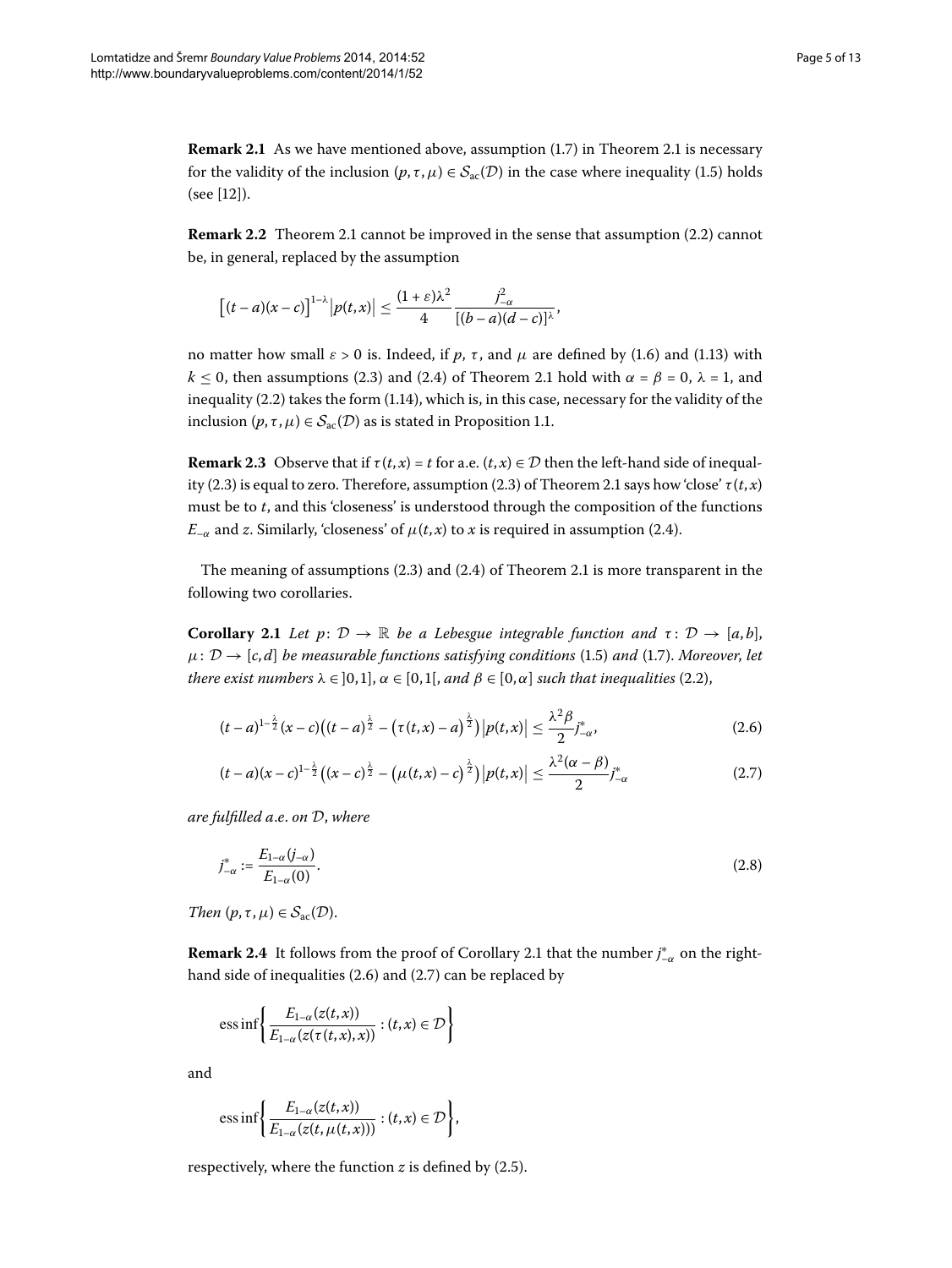<span id="page-5-1"></span>**Corollary 2.2** Let  $p: \mathcal{D} \to \mathbb{R}$  be a Lebesgue integrable function and  $\tau: \mathcal{D} \to [a, b],$  $\mu$ :  $D \rightarrow [c, d]$  *be measurable functions satisfying conditions* (1.5) *and* (1.7). *Moreover, let there exist numbers*  $\alpha \in [0,1]$  *and*  $\beta \in [0,\alpha]$  *such that the inequalities* 

<span id="page-5-3"></span><span id="page-5-2"></span>
$$
|p(t,x)| \le \frac{j_{-\alpha}^2}{4(b-a)(d-c)},
$$
\n(2.9)

$$
(x - c)(t - \tau(t, x)) |p(t, x)| \le \beta j_{-\alpha}^*,
$$
\n(2.10)

$$
(t-a)(x-\mu(t,x))|p(t,x)| \leq (\alpha-\beta)j_{-\alpha}^* \tag{2.11}
$$

*are fulfilled a.e. on D, where the number j* $_{{-\alpha}}^{*}$  *is defined by formula (2.8). Then (p,τ,μ) ∈*  $\mathcal{S}_{\text{ac}}(\mathcal{D}).$ 

**Remark 2[.](#page-4-0)5** Corollary 2.2 improves Corollary 2.1 with  $\lambda = 1$ . Indeed, for a.e.  $(t, x) \in \mathcal{D}$ such that  $p(t, x) \neq 0$  we have

$$
\sqrt{t-a}(\sqrt{t-a}-\sqrt{\tau(t,x)-a})=\frac{\sqrt{t-a}}{\sqrt{t-a}+\sqrt{\tau(t,x)-a}}(t-\tau(t,x))
$$

$$
\geq \frac{1}{2}(t-\tau(t,x))
$$

<span id="page-5-0"></span>and thus inequality (2.6) with  $\lambda = 1$  yields the validity of inequality (2.10). Analogously, inequality (2[.](#page-5-3)11) follows from inequality (2.7) with  $\lambda = 1$ .

#### **3 Proofs**

The following notation is used throughout this section.

• The first-order partial derivatives of a function  $v: \mathcal{D} \to \mathbb{R}$  at a point  $(t, x) \in \mathcal{D}$  are denoted by

$$
v'_{[1]}(t,x) \qquad \bigg(\text{or} \quad \frac{\partial v(t,x)}{\partial t}\bigg), \qquad v'_{[2]}(t,x) \qquad \bigg(\text{or} \quad \frac{\partial v(t,x)}{\partial x}\bigg).
$$

<span id="page-5-8"></span><span id="page-5-4"></span>• The second-order mixed partial derivative of a function  $v: \mathcal{D} \to \mathbb{R}$  at a point  $(t, x) \in \mathcal{D}$ is denoted by

$$
v''_{[1,2]}(t,x) \qquad \bigg(\text{or} \quad \frac{\partial^2 v(t,x)}{\partial t \partial x}\bigg).
$$

To prove the main results stated in the previous section we need the next three lemmas.

<span id="page-5-7"></span><span id="page-5-6"></span><span id="page-5-5"></span>**Lemma 3.1** Let  $v > -1$ . Then the function  $E_v$  defined by (2.1) has the following properties: (i)

$$
E_{\nu}(s) = 2^{-\nu} \sum_{m=0}^{+\infty} \frac{(-1)^m (\frac{s}{2})^{2m}}{m! \Gamma(\nu+m+1)} \quad \text{for } s \ge 0.
$$

- (ii)  $E_v(0) > 0$  and  $j_v$  is the first positive zero of the function  $E_v$ .
- (iii)  $E'_{\nu}(s) = -sE_{\nu+1}(s)$  *for*  $s \ge 0$ .
- (iv)  $j_{\nu} < j_{\nu+1}$ .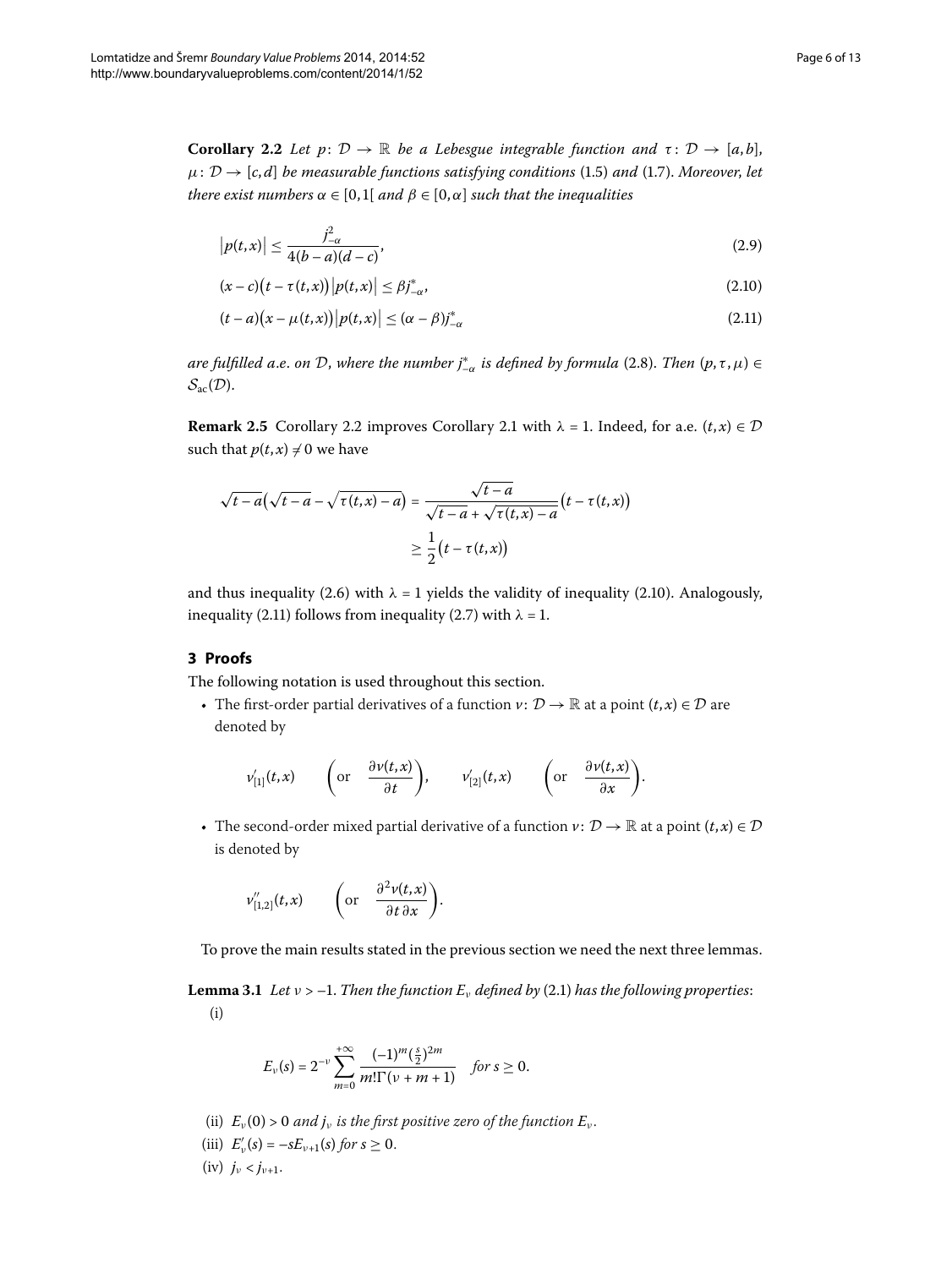<span id="page-6-2"></span><span id="page-6-1"></span>(v) *The function*  $E_v^{(i)}$ :  $[0, +\infty] \to \mathbb{R}$  *is continuous for*  $i = 0, 1, 2$ . (vi)  $s^2 E_v''(s) + (1 + 2v)sE_v'(s) + s^2 E_v(s) = 0$  for  $s \ge 0$ .

*Proof* [\(i\),](#page-5-4) [\(ii\)](#page-5-5): It follows from (2.1)[,](#page-12-0) the definition of the function  $J_\nu$  (see, *e.g.*, [17, Chapter III, Section 3.12]), and the fact that  $\Gamma(x)$  > 0 for every  $x$  > 0.

[\(iii\):](#page-5-6) Since the series in assertion [\(i\)](#page-5-4) converges uniformly on every closed subinterval of  $[0, +\infty]$ , we can take its derivative term-by-term and thus assertion [\(iii\)](#page-5-6) follows immediately from [\(i\)](#page-5-4).

[\(iv\)](#page-5-7): See  $[17, Chapter XV, Section 15.21].$  $[17, Chapter XV, Section 15.21].$ 

[\(v\)](#page-6-1): It follows from assertions [\(i\)](#page-5-4) and [\(iii\)](#page-5-6).

[\(vi\)](#page-6-2): The function  $J_\nu$  is a solution to the Bessel equation and thus we have

<span id="page-6-5"></span>
$$
J''_v(s) + \frac{1}{s} J'_v(s) + \left(1 - \frac{v^2}{s^2}\right) J_v(s) = 0 \quad \text{ for } s > 0
$$

(see, *e.g.*, [17, Chapter III, Section 3.12]). Consequently, by direct calculation we can check that the function  $E_\nu$  satisfies the desired equality for every  $s > 0$ . It remains to mention that for  $s = 0$ , the validity of the desired equality is obvious.

**Lemma 3.2** ([18[,](#page-12-1) Theorem 2.1]) *The following three statements are equivalent:* 

- (1) *The fun[c](#page-11-14)tion*  $v: \mathcal{D} \to \mathbb{R}$  *is absolutely continuous on*  $\mathcal{D}$  *in the sense of Carathéodory.*
- (2)  $v \in C^*(D;\mathbb{R})$ , *i.e.*, the function  $v: D \to \mathbb{R}$  admits the representation

<span id="page-6-6"></span>
$$
v(t,x) = e + \int_a^t k(s) \, ds + \int_c^x l(\eta) \, d\eta + \int_a^t \int_c^x f(s,\eta) \, d\eta \, ds \quad \text{for } (t,x) \in \mathcal{D},
$$

*where*  $e \in \mathbb{R}$  and  $k: [a, b] \to \mathbb{R}$ ,  $l: [c, d] \to \mathbb{R}$ , and  $f: \mathcal{D} \to \mathbb{R}$  are Lebesgue integrable *functions*.

- <span id="page-6-0"></span>(3) *The function*  $v: \mathcal{D} \to \mathbb{R}$  *satisfies the conditions:* 
	- (a) *the function*  $v(\cdot, x)$ :  $[a, b] \to \mathbb{R}$  *is absolutely continuous for every*  $x \in [c, d]$  *and the function*  $v(a, \cdot)$ :  $[c, d] \rightarrow \mathbb{R}$  *is absolutely continuous*;
	- (b) *the function*  $v'_{[1]}(t, \cdot)$ :  $[c, d] \rightarrow \mathbb{R}$  *is absolutely continuous for almost all*  $t \in [a, b]$ ;
	- (c) the function  $v''_{[1,2]}: \mathcal{D} \to \mathbb{R}$  is Lebesgue integrable.

**Lemma 3.3** Let  $p: \mathcal{D} \to \mathbb{R}$  be a Lebesgue integrable function and  $\tau: \mathcal{D} \to [a, b], \mu: \mathcal{D} \to$  $[c, d]$  *be measurable functions satisfying conditions* (1.5) *and* (1.7). Assume that there exists *a* function<sup>[d](#page-11-15)</sup>  $\gamma \in C^*(\mathcal{D}; \mathbb{R})$  *such that* 

<span id="page-6-4"></span><span id="page-6-3"></span>
$$
\gamma_{[1,2]}''(t,x) \le p(t,x)\gamma\left(\tau(t,x),\mu(t,x)\right) \quad \text{for a.e. } (t,x) \in \mathcal{D},\tag{3.1}
$$

$$
\gamma'_{[1]}(t,c) \le 0 \quad \text{for a.e. } t \in [a,b], \qquad \gamma'_{[2]}(a,x) \le 0 \quad \text{for a.e. } x \in [c,d] \tag{3.2}
$$

*and*

$$
\gamma(t,x) > 0 \quad \text{for } (t,x) \in [a,b] \times [c,d]. \tag{3.3}
$$

*Then*  $(p, \tau, \mu) \in S_{\text{ac}}(\mathcal{D})$ .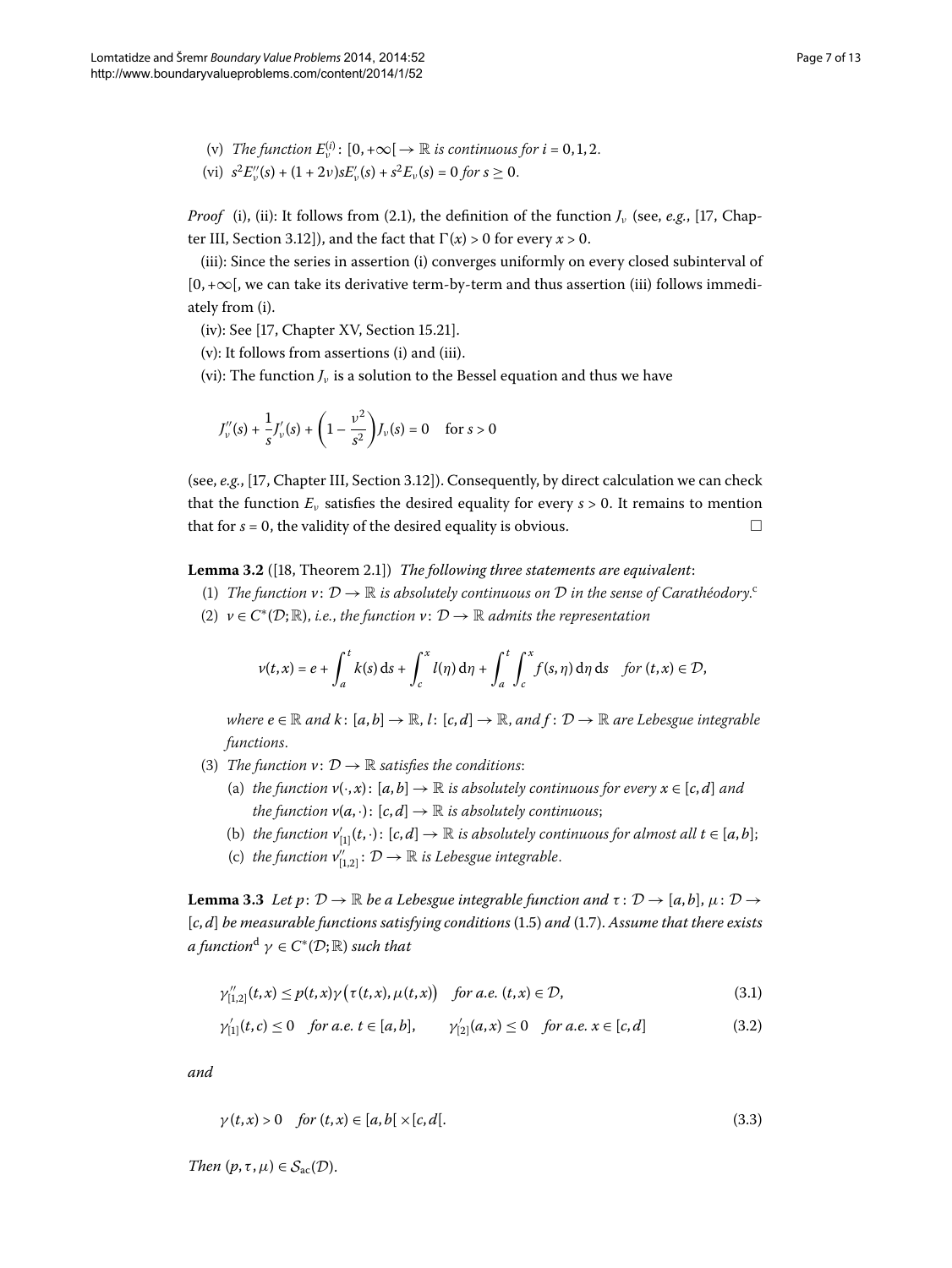<span id="page-7-2"></span><span id="page-7-1"></span><span id="page-7-0"></span> $\Box$ 

*Proof* It follows from [6, Theorem 3.5] with the operator  $\ell$  defined by the relation

$$
\ell(v)(t,x) := p(t,x)v(\tau(t,x), \mu(t,x))
$$

for a.e.  $(t, x) \in \mathcal{D}$  and all continuous functions  $v: \mathcal{D} \to \mathbb{R}$ .

Proof of Theorem 2[.](#page-3-1)1 Let

$$
\gamma(t,x) := E_{-\alpha}(z(t,x)) \quad \text{for } (t,x) \in \mathcal{D},\tag{3.4}
$$

where the functions  $E_{-\alpha}$  and *z* are defined by (2.1) and (2.5), respectively. It is clear that

$$
0\leq z(t,x)
$$

and thus, in view of Lemma 3[.](#page-5-8)1[\(ii\)](#page-5-5), the function  $\gamma$  satisfies inequalities (3.2) and (3.3). Since the functions  $z(\cdot, x)$  and  $z(t, \cdot)$  are absolutely continuous for every  $x \in [c, d]$  and  $t \in [a, b]$ , by virtue of Lemma 3[.](#page-5-8)1[\(v\)](#page-6-1), we conclude that the functions  $\gamma(\cdot, x)$  and  $\gamma(t, \cdot)$  are absolutely continuous for every  $x \in [c, d]$  and  $t \in [a, b]$ , respectively. Moreover, we have

$$
\gamma'_{[1]}(t,x) = E'_{-\alpha}(z(t,x)) \frac{\lambda}{2} \frac{z(t,x)}{t-a} \quad \text{for } (t,x) \in ]a,b] \times [c,d]
$$
\n(3.5)

and

$$
\gamma'_{[2]}(t,x) = E'_{-\alpha}(z(t,x)) \frac{\lambda}{2} \frac{z(t,x)}{x-c} \quad \text{for } (t,x) \in [a,b] \times [c,d].
$$
\n(3.6)

<span id="page-7-3"></span>Now, in view of Lemma 3[.](#page-5-8)1[\(v\)](#page-6-1), it follows from (3.5) that the function  $\gamma'_{[1]}(t,\cdot)$  is absolutely continuous for every  $t \in ]a, b]$  and

$$
\gamma_{[1,2]}''(t,x) = \frac{\lambda^2}{4(t-a)(x-c)} \Big[ z^2(t,x) E_{-\alpha}''(z(t,x)) + z(t,x) E_{-\alpha}'(z(t,x)) \Big]
$$

for every  $(t, x) \in [a, b] \times [c, d]$ [.](#page-7-2) Therefore, by using equalities (2.5), (3.4)-(3.6), and Lemma  $3.1(vi)$  $3.1(vi)$  $3.1(vi)$  $3.1(vi)$ , we get

<span id="page-7-5"></span>
$$
\gamma_{[1,2]}''(t,x) = -\frac{\lambda^2}{4} \frac{j_{-\alpha}^2}{[(b-a)(d-c)]^{\lambda}} \frac{1}{[(t-a)(x-c)]^{1-\lambda}} \gamma(t,x) + \frac{\lambda \beta}{x-c} \gamma_{[1]}'(t,x) + \frac{\lambda(\alpha-\beta)}{t-a} \gamma_{[2]}'(t,x) \quad \text{for } (t,x) \in ]a,b] \times ]c,d],
$$
(3.7)

which shows, in particular, that the function  $\gamma_{[1,2]}''$  is Lebesgue integrable on  ${\cal D}.$  Conse-quently, Lemma 3[.](#page-5-8)2 guarantees that  $\gamma \in C^*(\mathcal{D}; \mathbb{R})$ . Moreover, by using Lemma 3.1[\(iii\)](#page-5-6), [\(iv\)](#page-5-7), we get

<span id="page-7-4"></span>
$$
\gamma'_{[1]}(t,x) \le 0 \quad \text{for } (t,x) \in [a,b] \times [c,d],
$$
\n
$$
\gamma'_{[2]}(t,x) \le 0 \quad \text{for } (t,x) \in [a,b] \times [c,d],
$$
\n(3.8)

and thus  $(3.7)$  implies that

$$
\gamma_{[1,2]}''(t,x) \le 0 \quad \text{for } (t,x) \in ]a,b] \times ]c,d]. \tag{3.9}
$$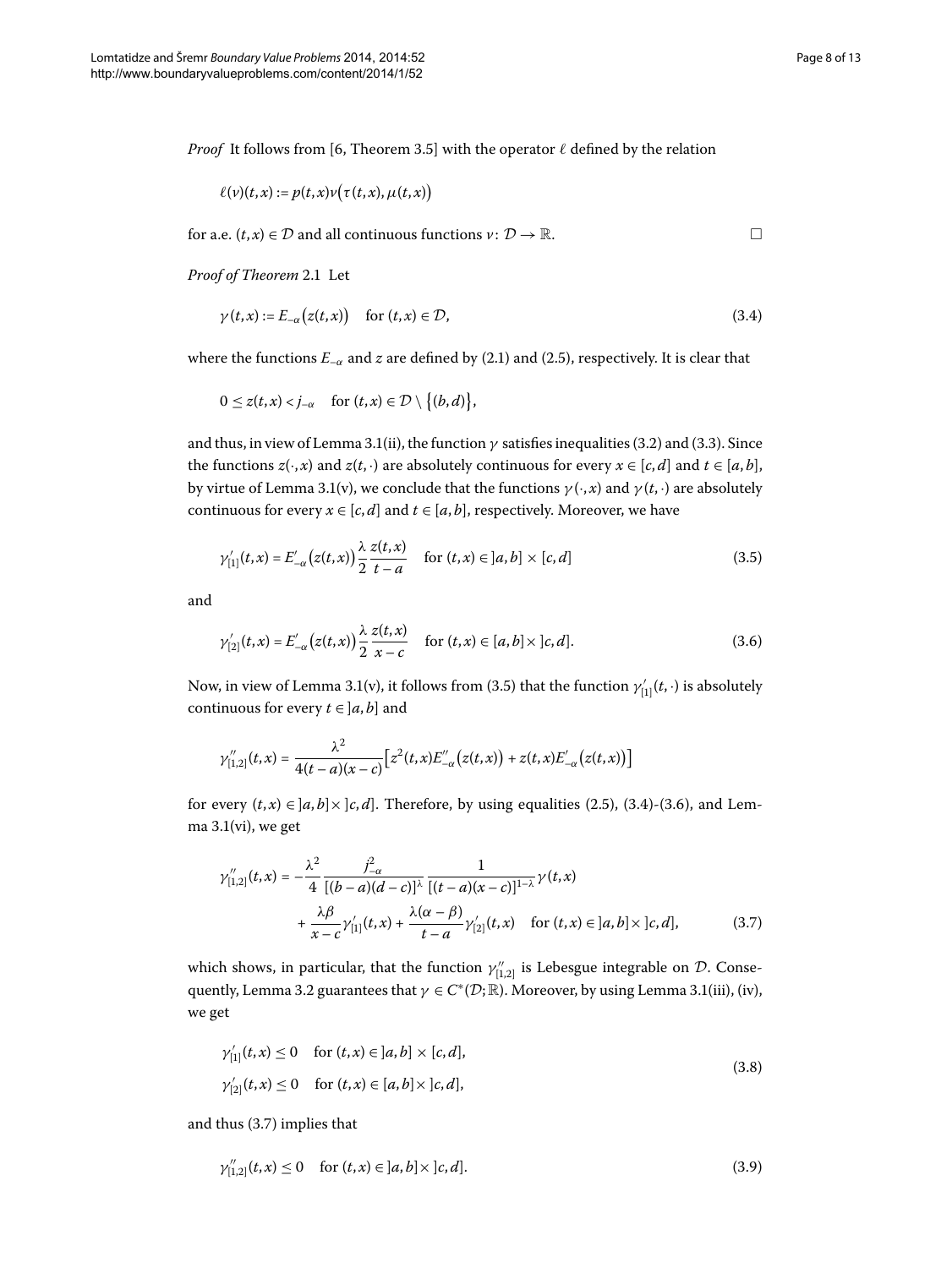Now, by virtue of Lemma 3[.](#page-6-0)3, to prove the theorem it remains to show that the function  $\gamma$  satisfies differential inequality (3[.](#page-6-6)1). For this purpose we put

<span id="page-8-5"></span><span id="page-8-1"></span><span id="page-8-0"></span>
$$
\delta_1(t,x) := \frac{(t-a)^{1-\lambda\alpha}}{z^{1-\alpha}(t,x)J_{1-\alpha}(z(t,x))} \quad \text{for } (t,x) \in ]a,b] \times ]c,d],\tag{3.10}
$$

$$
\delta_2(t,x) := \frac{(x-c)^{1-\lambda\alpha}}{z^{1-\alpha}(t,x)J_{1-\alpha}(z(t,x))} \quad \text{for } (t,x) \in ]a,b] \times ]c,d] \tag{3.11}
$$

and

$$
\Omega := \frac{\lambda}{2} \frac{j_{-\alpha}}{\left[(b-a)(d-c)\right]^{\frac{\lambda}{2}}}.
$$
\n(3.12)

Observe that, in view of equalities  $(3.5)$  $(3.5)$  $(3.5)$ ,  $(3.10)$ , and Lemma 3.1[\(iii\)](#page-5-6), we have

<span id="page-8-2"></span>
$$
\delta_1(t,x)\gamma'_{[1]}(t,x)=-\frac{\lambda}{2}\frac{z^{1+\alpha}(t,x)E_{1-\alpha}(z(t,x))}{(t-a)^{\lambda\alpha}J_{1-\alpha}(z(t,x))}\quad\text{ for }(t,x)\in ]a,b]\times ]c,d]
$$

and thus, by using  $(2.1)$  $(2.1)$  $(2.1)$ ,  $(2.5)$ , and  $(3.12)$ , we get

<span id="page-8-3"></span>
$$
\delta_1(t,x)\gamma'_{[1]}(t,x)=-\frac{\lambda}{2}\left(\frac{2}{\lambda}\Omega\right)^{2\alpha}(x-c)^{\lambda\alpha}\quad\text{for }(t,x)\in ]a,b]\times ]c,d].
$$

Consequently,

the function 
$$
\delta_1(\cdot, x)\gamma'_{[1]}(\cdot, x): [a, b] \to \mathbb{R}
$$
 is constant for every  $x \in [c, d]$ . (3.13)

We can show in a similar manner that

the function 
$$
\delta_2(t, \cdot) \gamma'_{[2]}(t, \cdot): [c, d] \to \mathbb{R}
$$
 is constant for every  $t \in [a, b]$ . (3.14)

On the other hand, in view of  $(2.1)$  $(2.1)$  $(2.1)$ ,  $(2.5)$  and  $(3.12)$ , and Lemma 3.1 $(iii)$ , it follows from equality (3.10) that

<span id="page-8-4"></span>
$$
\frac{1}{\delta_1(t,x)} = \frac{2}{\lambda} \frac{(t-a)^{\lambda \alpha}}{z^{2\alpha}(t,x)} \frac{\lambda}{2} \frac{z(t,x)}{t-a} z(t,x) E_{1-\alpha}(z(t,x))
$$

$$
= -\left(\frac{2}{\lambda}\right)^{1-2\alpha} \frac{E'_{-\alpha}(z(t,x))z'_{[1]}(t,x)}{\Omega^{2\alpha}(x-c)^{\lambda \alpha}} \quad \text{for } (t,x) \in ]a,b] \times ]c,d],
$$

whence we get

<span id="page-8-6"></span>
$$
\int_{\tau(t,x)}^t \frac{ds}{\delta_1(s,x)} = -\left(\frac{2}{\lambda}\right)^{1-2\alpha} \frac{1}{\Omega^{2\alpha}(x-c)^{\lambda\alpha}} \int_{\tau(t,x)}^t E'_{-\alpha}\big(z(s,x)\big) z'_{[1]}(s,x) \, ds
$$
\n
$$
= \left(\frac{2}{\lambda}\right)^{1-2\alpha} \frac{E_{-\alpha}\big(z(\tau(t,x),x)\big) - E_{-\alpha}\big(z(t,x)\big)}{\Omega^{2\alpha}(x-c)^{\lambda\alpha}} \tag{3.15}
$$

for a.e.  $(t, x) \in \mathcal{D}$  because  $z(\cdot, x)$  is an increasing absolutely continuous function for every  $x \in [c, d]$ . Similarly, we can show that

$$
\int_{\mu(t,x)}^{x} \frac{d\eta}{\delta_2(t,\eta)} = \left(\frac{2}{\lambda}\right)^{1-2\alpha} \frac{E_{-\alpha}(z(t,\mu(t,x))) - E_{-\alpha}(z(t,x))}{\Omega^{2\alpha}(t-a)^{\lambda\alpha}}
$$
(3.16)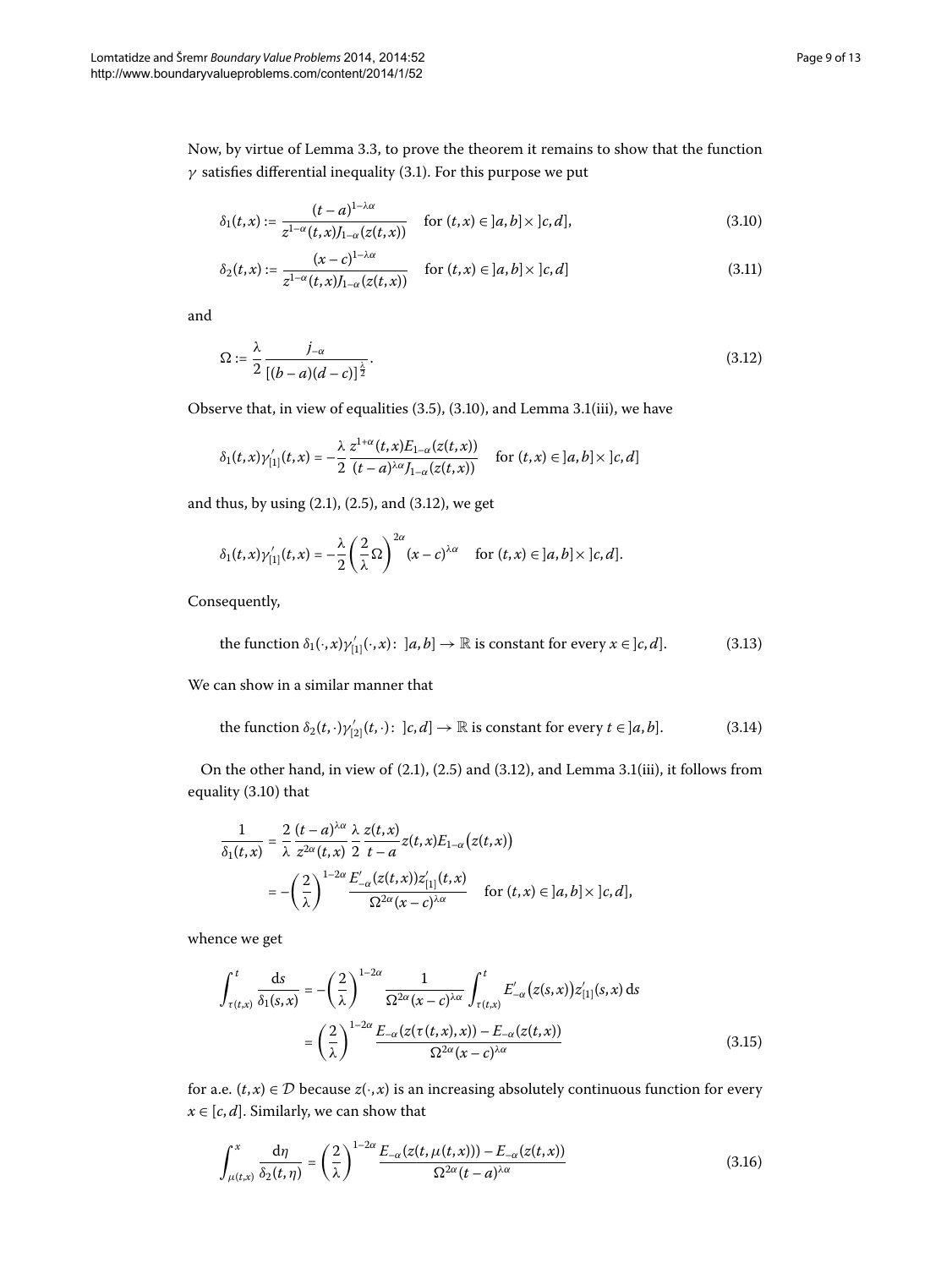for a.e.  $(t, x) \in \mathcal{D}$ . We have proved that  $\gamma \in C^*(\mathcal{D}; \mathbb{R})$  and therefore, by using Lemma 3.2, we get

$$
-\gamma\left(\tau(t,x),\mu(t,x)\right) = -\gamma(t,x)
$$
  
+ 
$$
\int_{\tau(t,x)}^t \gamma_{[1]}(s,x) ds + \int_{\mu(t,x)}^x \gamma_{[2]}'(t,\eta) d\eta
$$
  
- 
$$
\int_{\tau(t,x)}^t \int_{\mu(t,x)}^x \gamma_{[1,2]}''(s,\eta) d\eta ds \quad \text{for a.e. } (t,x) \in \mathcal{D}.
$$

<span id="page-9-2"></span>Multiplying both sides of the latter equality by  $|p(t, x)|$  and using inequalities (1[.](#page-1-3)5), (1.7), (3[.](#page-8-3)9), and properties (3.13), (3.14), for a.e.  $(t, x) \in \mathcal{D}$  we obtain

<span id="page-9-0"></span>
$$
p(t,x)\gamma(\tau(t,x),\mu(t,x)) \ge -|p(t,x)|\gamma(t,x)
$$
  
+ 
$$
|p(t,x)|\delta_1(t,x)\gamma'_{[1]}(t,x)\int_{\tau(t,x)}^t \frac{ds}{\delta_1(s,x)}
$$
  
+ 
$$
|p(t,x)|\delta_2(t,x)\gamma'_{[2]}(t,x)\int_{\mu(t,x)}^x \frac{d\eta}{\delta_2(t,\eta)}.
$$
 (3.17)

Now, combining (2[.](#page-3-5)3), (3.10), (3.15) and (2.4), (3.11), (3.16), we get

<span id="page-9-1"></span>
$$
\left| p(t,x) \right| \delta_1(t,x) \int_{\tau(t,x)}^t \frac{ds}{\delta_1(s,x)} \leq \frac{\lambda \beta}{x-c} \quad \text{for a.e. } (t,x) \in \mathcal{D}
$$
 (3.18)

and

$$
|p(t,x)|\delta_2(t,x)\int_{\mu(t,x)}^x \frac{d\eta}{\delta_2(t,\eta)} \le \frac{\lambda(\alpha-\beta)}{t-a} \quad \text{for a.e. } (t,x) \in \mathcal{D},\tag{3.19}
$$

respectively. Finally, by virtue of inequalities  $(2.2)$ ,  $(3.3)$  and  $(3.8)$ ,  $(3.18)$ ,  $(3.19)$ , it follows from (3[.](#page-6-0)7) and (3.17) that the function  $\gamma$  satisfies also assumption (3.1) of Lemma 3.3 and thus  $(p, \tau, \mu) \in S_{ac}(\mathcal{D}).$ 

*Proof of Corollary* 2[.](#page-5-8)1 According to Lemma 3.1[\(iii\)](#page-5-6) and [\(v\),](#page-6-1) for any  $s_1, s_2 \in [0, j_{-\alpha}]$ ,  $s_1 \leq s_2$ , there exists  $\xi \in [s_1, s_2]$  such that

<span id="page-9-4"></span><span id="page-9-3"></span>
$$
E_{-\alpha}(s_2) - E_{-\alpha}(s_1) = (s_2 - s_1)E'_{-\alpha}(\xi) = -(s_2 - s_1)\xi E_{1-\alpha}(\xi)
$$

and thus we get

$$
E_{-\alpha}(s_1) - E_{-\alpha}(s_2) \le (s_2 - s_1)s_2 E_{1-\alpha}(0) \quad \text{for } 0 \le s_1 \le s_2 \le j_{-\alpha} \tag{3.20}
$$

and

$$
E_{1-\alpha}(j_{-\alpha}) \le E_{1-\alpha}(s) \quad \text{for } 0 \le s \le j_{-\alpha} \tag{3.21}
$$

because the function  $E_{1-\alpha}$  is decreasing on  $[0, j_{-\alpha}]$  as follows from Lemma 3[.](#page-5-8)1[\(iii\),](#page-5-6) [\(iv\)](#page-5-7). Moreover, in view of assumption (1.7), for a.e.  $(t, x) \in D$  such that  $p(t, x) \neq 0$  we have

$$
z(\tau(t,x),x)\leq z(t,x),
$$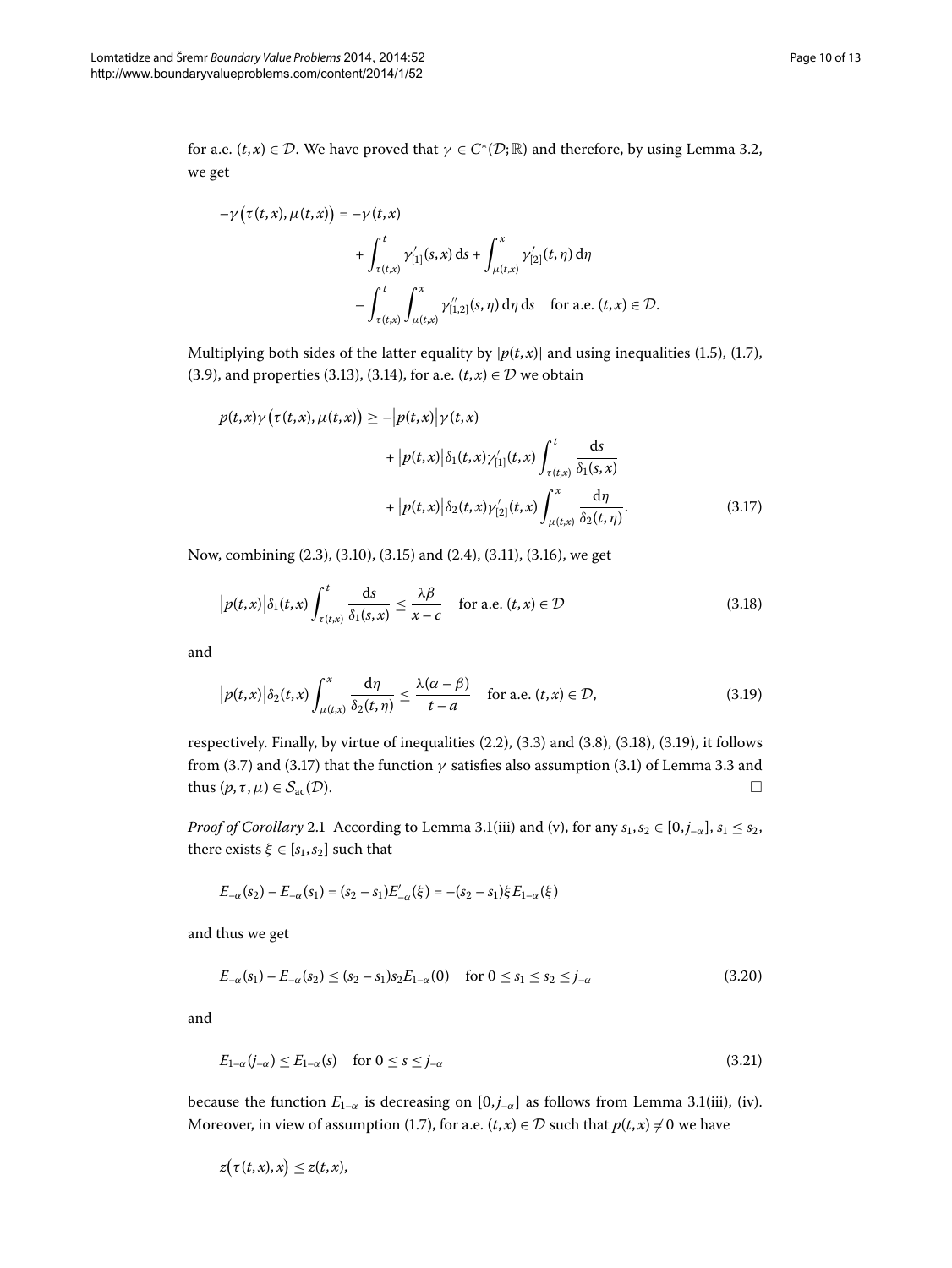where the function  $z$  is defined by  $(2.5)$ . Consequently, it follows from  $(2.6)$ ,  $(3.20)$ , and  $(3.21)$  $(3.21)$  $(3.21)$  that

$$
\begin{split} &\left[ (t-a)(x-c) \right]^{1-\lambda} \left( E_{-\alpha} \left( z(\tau(t,x),x) \right) - E_{-\alpha} \left( z(t,x) \right) \right) \left| p(t,x) \right| \\ &\leq \left[ (t-a)(x-c) \right]^{1-\lambda} \left( z(t,x) - z(\tau(t,x),x) \right) z(t,x) E_{1-\alpha}(0) \left| p(t,x) \right| \\ &\leq \frac{\lambda^2 \beta}{2} \frac{j_{-\alpha}^2}{[(b-a)(d-c)]^{\lambda}} E_{1-\alpha}(j_{-\alpha}) \\ &\leq \frac{\lambda^2 \beta}{2} \frac{j_{-\alpha}^2}{[(b-a)(d-c)]^{\lambda}} E_{1-\alpha}(z(t,x)) \quad \text{for a.e. } (t,x) \in \mathcal{D}, \end{split}
$$

*i.e.*, inequality (2.3) holds for a.e.  $(t, x) \in \mathcal{D}$ . We can show in a similar manner that inequality (2.4) holds for a.e.  $(t, x) \in \mathcal{D}$ , where the function *z* is defined by (2.5). Therefore, the assertion of the corollary follows from Theorem 2[.](#page-3-1)1.  $\Box$ 

<span id="page-10-0"></span>*Proof of Corollary* 2[.](#page-5-1)2 Let  $\lambda = 1$  and the function *z* be defined by (2.5). For any  $x \in [c, d]$ we put

$$
f_x(t) := E_{-\alpha}\big(z(t,x)\big) \quad \text{ for } t \in [a,b].
$$

Since the function  $z(\cdot, x)$  is absolutely continuous for every  $x \in [c, d]$ , by using Lem-ma 3[.](#page-5-8)1[\(v\)](#page-6-1), we conclude that the function  $f_x$  is absolutely continuous for every  $x \in [c, d]$ , as well[.](#page-5-8) Moreover, by virtue of Lemma 3.1[\(iii\)](#page-5-6), we get

<span id="page-10-1"></span>
$$
f'_{x}(t) = E'_{-\alpha}(z(t, x)) z'_{[1]}(t, x)
$$
  
=  $-E_{1-\alpha}(z(t, x)) \frac{z^{2}(t, x)}{2(t - a)}$  for  $(t, x) \in ]a, b] \times [c, d].$  (3.22)

It follows from Lemma 3[.](#page-5-8)1[\(iii\)](#page-5-6), [\(iv\)](#page-5-7) that the function  $E_{1-\alpha}$  is decreasing on [0, $j_{-\alpha}$ ] and thus we have

$$
E_{1-\alpha}(j_{-\alpha}) \le E_{1-\alpha}(z(t,x)) \le E_{1-\alpha}(0) \quad \text{for } (t,x) \in \mathcal{D}.
$$
 (3.23)

<span id="page-10-2"></span>Now  $(3.22)$  and  $(3.23)$  yield

$$
f'_{x}(t) \geq -\frac{j_{-\alpha}^{2}}{2(b-a)(d-c)}E_{1-\alpha}(0)(x-c) \text{ for } (t,x) \in ]a,b] \times [c,d].
$$

Consequently, for any  $x \in [c, d]$  and  $t_1, t_2 \in [a, b]$ ,  $t_1 \le t_2$ , we get

$$
E_{-\alpha}(z(t_2, x)) - E_{-\alpha}(z(t_1, x)) = f_x(t_2) - f_x(t_1) = \int_{t_1}^{t_2} f'_x(s) ds
$$
  

$$
\geq -\frac{j_{-\alpha}^2}{2(b-a)(d-c)} E_{1-\alpha}(0)(x-c)(t_2 - t_1).
$$
 (3.24)

On the other hand, observe that, in view of assumption (1[.](#page-2-0)7), for a.e.  $(t, x) \in \mathcal{D}$  such that  $p(t, x) \neq 0$  we have

$$
a\leq \tau(t,x)\leq t\leq b.
$$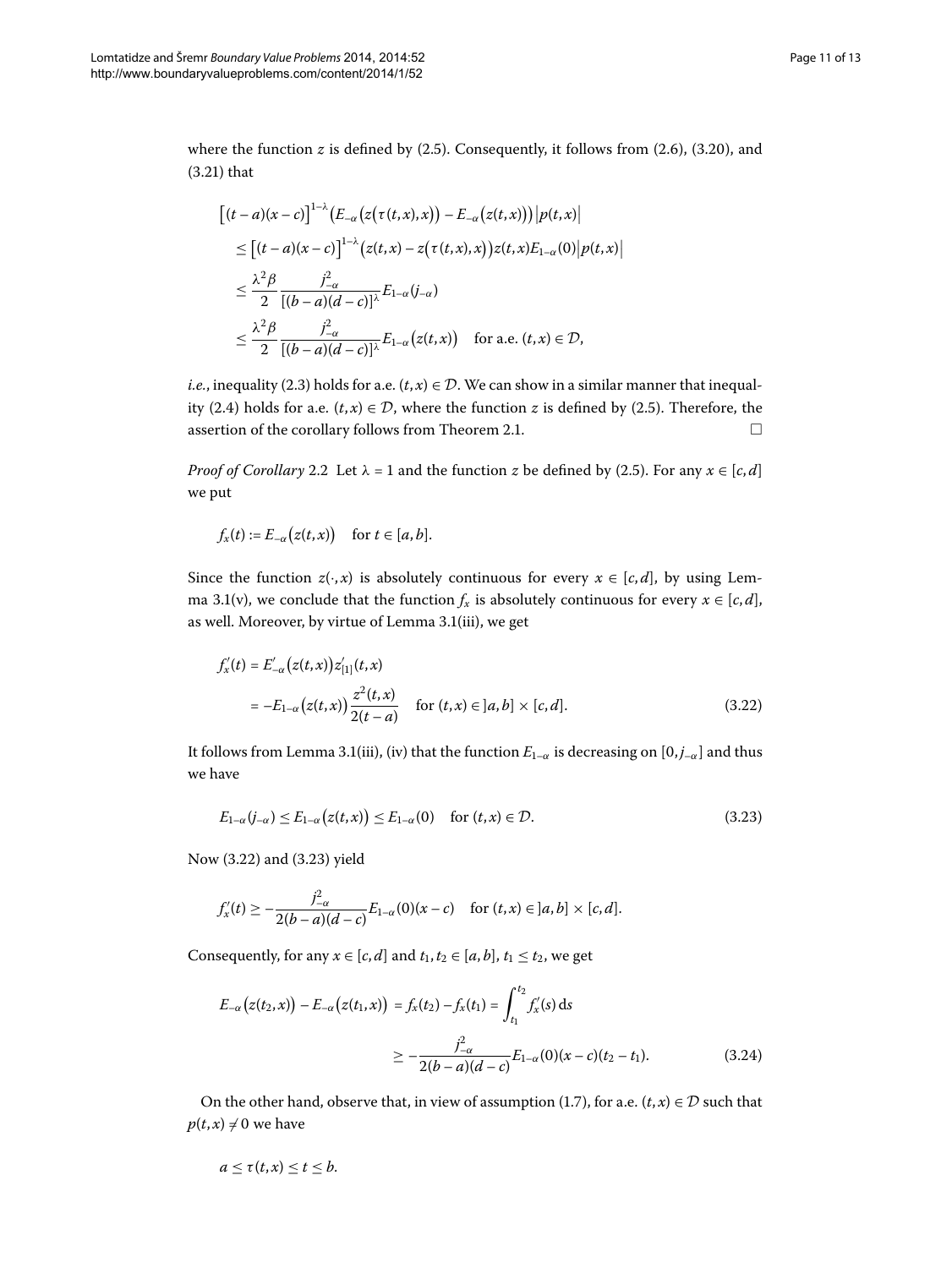Therefore, by virtue of assumption  $(2.10)$  $(2.10)$  $(2.10)$  and condition  $(3.23)$ ,  $(3.24)$  shows that

$$
\begin{aligned} \left( E_{-\alpha} \left( z \big( \tau(t,x),x \big) \right) - E_{-\alpha} \left( z(t,x) \big) \right) \middle| p(t,x) \right| \\ &\leq \frac{j_{-\alpha}^2}{2(b-a)(d-c)} E_{1-\alpha}(0)(x-c) \left( t - \tau(t,x) \right) \left| p(t,x) \right| \\ &\leq \frac{\beta}{2} \frac{j_{-\alpha}^2}{(b-a)(d-c)} E_{1-\alpha}(j_{-\alpha}) \\ &\leq \frac{\beta}{2} \frac{j_{-\alpha}^2}{(b-a)(d-c)} E_{1-\alpha}(z(t,x)) \quad \text{for a.e. } (t,x) \in \mathcal{D}, \end{aligned}
$$

*i.e.*, inequality (2.3) with  $\lambda = 1$  holds for a.e.  $(t, x) \in \mathcal{D}$ . We can show in a similar manner that inequality (2[.](#page-3-5)4) with  $\lambda = 1$  holds for a.e.  $(t, x) \in \mathcal{D}$ , as well. Consequently, all assumptions of Theorem 2[.](#page-3-1)1 with  $\lambda = 1$  are satisfied and thus  $(p, \tau, \mu) \in S_{ac}(\mathcal{D})$ .

#### <span id="page-11-6"></span><span id="page-11-0"></span>**Competing interests**

<span id="page-11-14"></span>The authors declare that they have no competing interests.

#### <span id="page-11-15"></span>**Authors' contributions**

AL and JŠ obtained the results in a joint research. Both authors read and approved the final manuscript.

# **Acknowledgements**

The research was supported by RVO: 67985840.

- <span id="page-11-7"></span><span id="page-11-1"></span>**Endnotes**<br>
<sup>a</sup> This notion is introduced in [[19](#page-12-2)] (see also [[18\]](#page-12-1) and Lemma [3.2](#page-6-5)).<br>
<sup>b</sup> See Lemma 3.2.
	-
- <span id="page-11-3"></span> $\frac{c}{2}$  This notion is introduced in [[19](#page-12-2)] (see also [[18\]](#page-12-1)).
- <sup>d</sup> See Lemma [3.2](#page-6-5).

#### <span id="page-11-8"></span><span id="page-11-5"></span>Received: 28 January 2014 Accepted: 20 February 2014 Published: 12 Mar 2014

#### **References**

- 1. Lakshmikantham, V, Leela, S: Differential and Integral Inequalities. Academic Press, New York (1969)
- <span id="page-11-2"></span>2. Walter, W: Differential and Integral Inequalities. Springer, Berlin (1970)
- 3. Karpowicz, A: Carathéodory solutions of hyperbolic functional differential inequalities with first order derivatives. Ann. Pol. Math. 94(1), 53-78 (2008)
- 4. Lakshmikantham, V, Pandit, SG: The method of upper, lower solutions and hyperbolic partial differential equations. J. Math. Anal. Appl. 105, 466-477 (1985)
- 5. Karpowicz, A: The Darboux problem for hyperbolic functional differential equations and inequalities in the sense of Carathéodory. Math. Inequal. Appl. 13(2), 405-425 (2010)
- <span id="page-11-4"></span>6. Lomtatidze, A, Mukhigulashvili, S, Šremr, J: Nonnegative solutions of the characteristic initial value problem for linear partial functional-differential equations of hyperbolic type. Math. Comput. Model. 47(11-12), 1292-1313 (2008)
- <span id="page-11-9"></span>7. Domoshnitsky, A, Lomtatidze, A, Maghakyan, A, Šremr, J: Linear hyperbolic functional-differential equations with essentially bounded right-hand side. Abstr. Appl. Anal. 2011, Article ID 242965 (2011). doi:[10.1155/2011/242965](http://dx.doi.org/10.1155/2011/242965)
- <span id="page-11-10"></span>8. Kiguradze, T: Some boundary value problems for systems of linear partial differential equations of hyperbolic type. Mem. Differ. Equ. Math. Phys. 1, 1-144 (1994)
- 9. Człapinski, T: Iterative methods for the Darboux problem for partial functional-differential equations. J. Inequal. Appl. ´ 4(2), 141-161 (1999)
- <span id="page-11-12"></span><span id="page-11-11"></span>10. Kiguradze, T: On a boundary value problem for quasilinear hyperbolic systems. Dokl. Akad. Nauk 328(2), 135-138 (1993) (in Russian)
- <span id="page-11-13"></span>11. Kiguradze, T: On bounded in a strip solutions of quasilinear partial differential equations of hyperbolic type. Appl. Anal. 58(3-4), 199-214 (1995)
- 12. Šremr, J: Some remarks on linear partial functional-differential inequalities of hyperbolic type. Ukr. Math. J. 60(2), 327-337 (2008)
- 13. Deimling, K: Das Picard-Problem für  $u_{xy} = f(x, y, u, u_x, u_y)$  unter Carathéodory-Voraussetzungen. Math. Z. 114(4), 303-312 (1970) (in German)
- 14. Deimling, K: Absolutely continuous solutions of Cauchy problem for  $u_{xy} = f(x, y, u, u_x, u_y)$ . Ann. Mat. Pura Appl. 89, 381-391 (1971)
- 15. Šremr, J: On the Darboux problem for linear hyperbolic functional-differential equations. Preprint IM-2013-8, Institute of Mathematics, AS CR (2013)
- 16. Tricomi, FG: Lezioni sulle equazioni a derivate parziali. Corso di analisi superiore. Editrice Gheroni, Torino (1954) (in Italian)